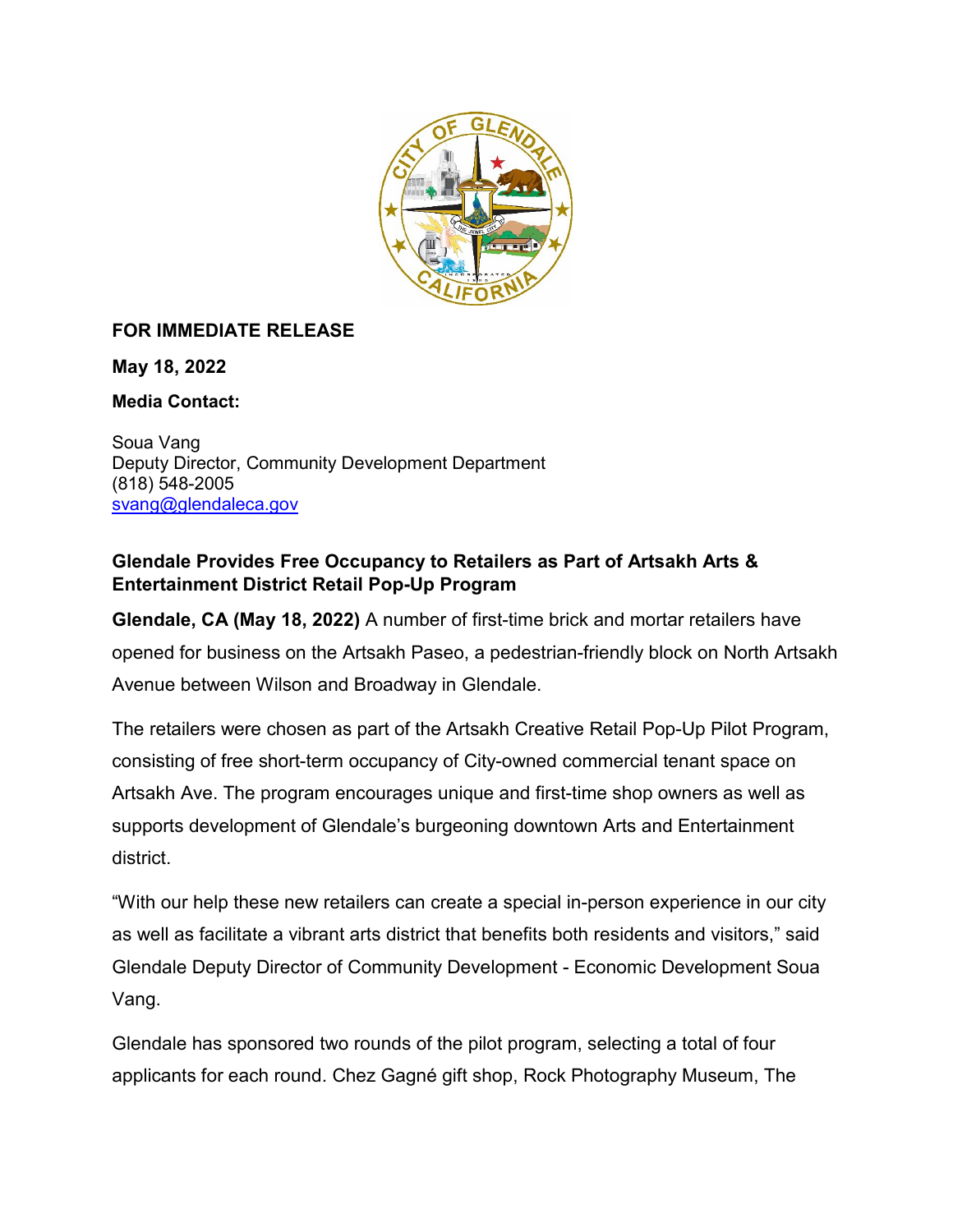Glendale Room comedy club and Rolling Robots Innovation Lab are the latest new brick and mortar venues to participate in the program.

Chez Gagné was founded as an online store in 2014 to sell hilarious yet inspirational gifts and greeting cards to more than 3,500 independent boutiques in the US and Canada.

"Glendale is already a retail epicenter and this location puts us close to our existing customer base," said Alex Gagné Glover, founder, Chez Gagné. "It's a great partnership with the City and opportunity to drive more traffic to an up-and-coming retail hub. All of the new shops are creative in their own way which provides a nice synergy amongst the owners. We all do something different and unique in our own way, but together we can create something special here for the neighborhood and the greater LA community."

Rock Photography Museum Founder Drew Evans has been in the online photo licensing and fine art print sales business for over 20 years. With the Rock Photography Museum, Evans will provide an in-person experience, celebrating music photography. Rock Photography Museum recently hosted a 50<sup>th</sup> anniversary reception for photographer Norman Seeff, famous for shooting the cover of the Rolling Stones' "Exile on Main Street" album back in 1972.

The Glendale Room, a holdover from the first round of the Artsakh Creative program, is Glendale's first dedicated performance space for live comedy, stand up, improv, sketch, storytelling, and more.

"Glendale is an arts-friendly city that many of Hollywood's top comedians call home. The City's support made it possible for comedians and comedy fans to gather and laugh together at The Glendale Room," said founder Sean Casey. "With this location, we can focus on our two main goals which are attracting LA's top comedians, while providing audiences with unique experiences as special as the city itself."

Casey adds that he hopes The Glendale Room is a beacon across the greater LA area proclaiming Glendale's Arts & Entertainment District as the premier destination for live performance.